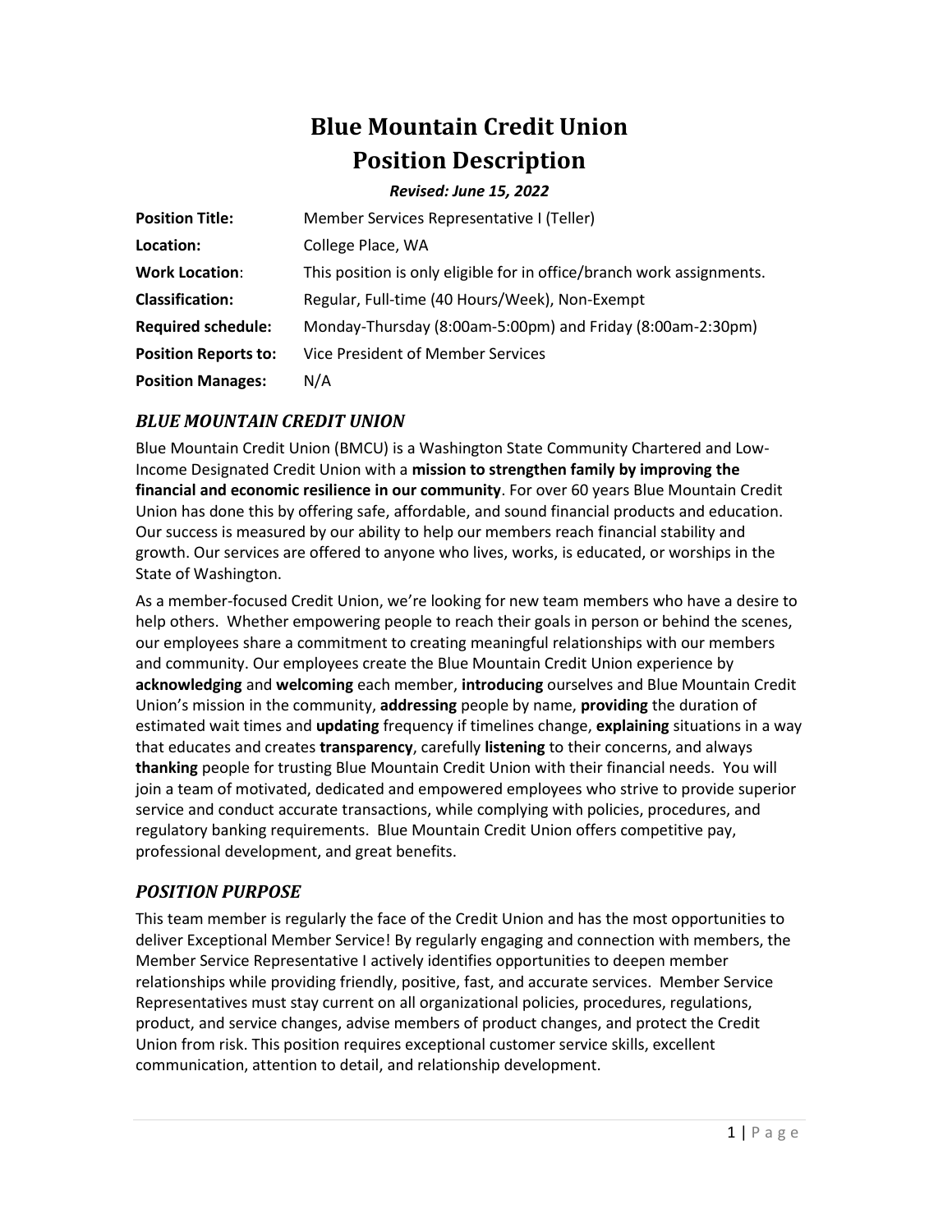## *ESSENTIAL FUNCTIONS*

1. **Build and develop member relationships** through offering products and services that meet our member's needs and enhance our members banking experience.

#### **Expectations**

- Welcome and interact with members, team members and guests in a warm and friendly manner, demonstrate a sincere interest and willingness to help, and consistently address and thank the member by name.
- Greet people, value them. Ask how you can help. Listen. Help them. Invite them back.
- Build and develop member relationships by asking open-ended questions, identifying member needs, and cross selling suitable products and services to provide solutions that are in the best financial interest of the member.
- Use trust, respect, and education to deepen relationships with members.
- Ensure that all members receive prompt, efficient, friendly, courteous, and professional service and that member concerns/complains are resolved promptly.
- Learns to recognize member's needs for services, and presents and refers them appropriately, including types of available accounts, interest and dividend rates, payroll deduction options and other related services.
- Keep supervisor informed of area activities and of any significant problems or concerns. Make recommendations to leadership of any process or procedure needing revision or updating.
- Meet or exceed service level and job performance goals and expectations in support of branch and organizational goals.
- 2. **Perform in teller functions** and cash handling with high levels of accuracy, efficiency, and confidentiality in person and over the phone.

## **Expectations**

- Responsible for providing a variety of paying and receiving functions for members in person, via phone, and through the mail, including processing deposits, withdrawals, loan payments, cashier's checks, money orders, transfers, wire transactions, and cash advances.
- Accurately follow all cash handling procedures and balance your cash, coin, and checks at the end of every day. Investigate and resolve out-of-balance conditions promptly. Perform vault teller activity as assigned.
- Verify member identities and determines acceptability of negotiable items.
- Places holds on accounts for uncollected funs as deemed necessary.
- Issue and record monetary instruments, file monetary reports, and file and process currency transactions in accordance with the Bank Secrecy Act.
- Process RDC and Check 21 images.
- Actively engage members over the phone with both inbound and outbound calls as the most efficient and effective communication tool outside in person interactions.
- Balance and stock the automated teller machine (ATM) and cash recycler.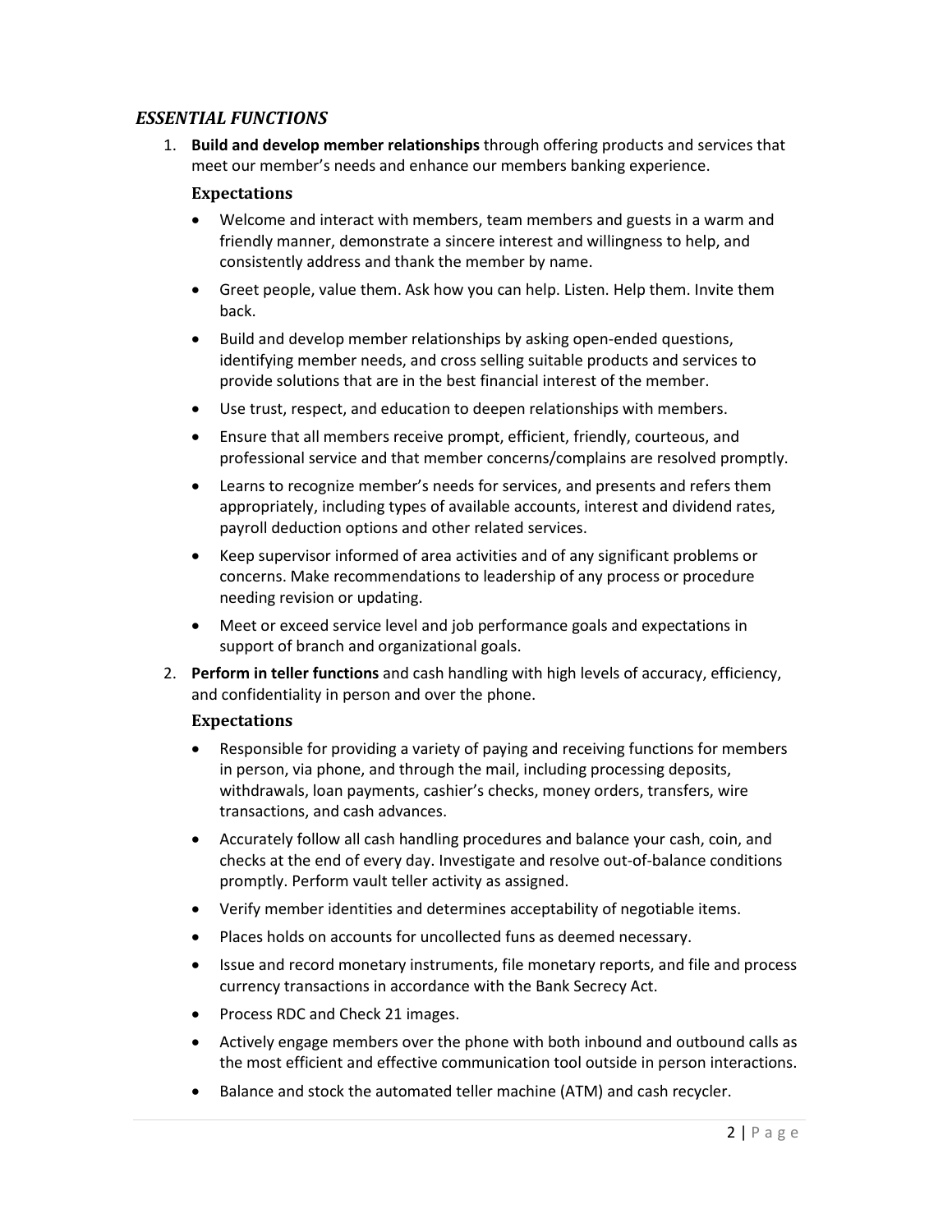3. **Serve the members of Blue Mountain Credit Union** by helping them use and access our products and services in a multi-channel environment.

#### **Expectations**

- Responsible for providing a number of services to the member including processing stop payments, address changes, account closure requests, automatic transfers, online banking access, check ordering, card ordering, and ACH changes.
- Answer questions and solve problems for members in person and over the phone by listening to problems, collecting data, securing answers, documenting in system notes, and reporting results to the inquiring party.
- Resolve member bookkeeping and checking account inquiries or problems.
- Perform file maintenance and account changes as needed.
- Provide member service and perform duties with a high level of accuracy, efficiency and in alignment with service expectations, instructions, policies and procedures.
- Promote and effectively demonstrate remote access channels to members.
- Audit account changes and system reports as assigned.
- Review ACH and Share Draft Exceptions, contact members regarding exceptions and schedule returns in the system.
- 4. **Strive for the continuous improvement** of processes and quality of service for the purpose of attaining Credit Union goals, ensuring compliance, improving customer service, and meeting regulatory requirements.

#### **Expectations**

- Seek developmental opportunities for professional growth. Participate in ongoing coaching, job shadowing, mentoring, and training to develop and enhance performance and develop skills for other positions at the Credit Union (cross train).
- Maintain an up-to-date and extensive knowledge of all Credit Union products, services, policies and procedures, as well as industry regulations. Adhere to policies, procedures, and regulations.
- Perform all responsibilities in accordance with company policies and regulatory requirements. Control risk and perform duties in a safe and sound manner.
- Maintain confidentiality and security of member information according to regulatory and organization guidelines and policies.
- Complete assigned training programs in timely and accurate manner. Attend credit union training, conferences, or webinars as assigned.
- Maintain effective communication with all Credit Union employees to ensure coordination and exchange of information for accomplishing Credit Union goals.
- Review robbery, hostage, and active shooter procedures on a regular basis and have a thorough knowledge of these procedures.
- Exemplify BMCU's mission statement, corporate values, service promises, and exceptional customer service standards.
- 5. Other duties as assigned.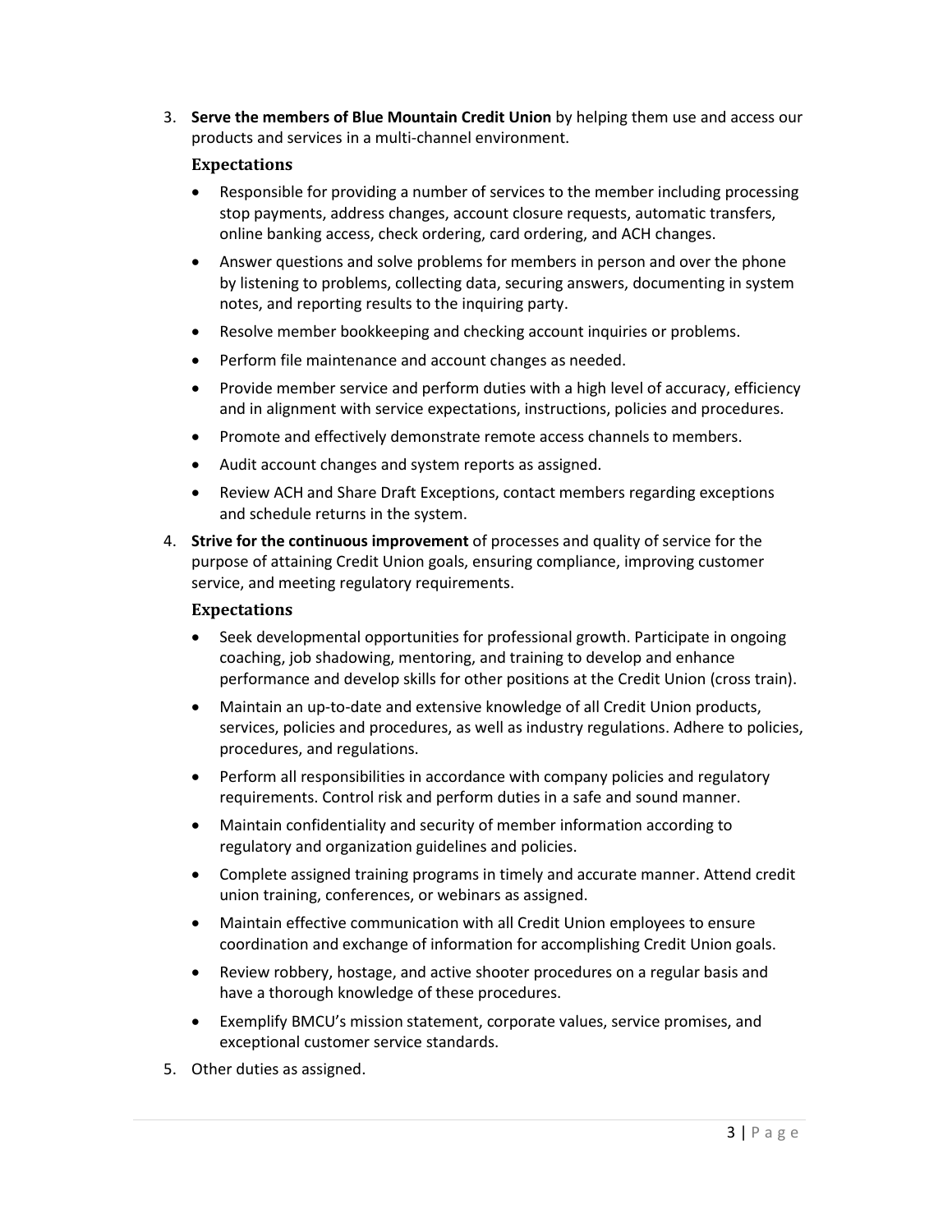## *QUALIFICATIONS*

## **Education**

**Required:** High school diploma, GED, or equivalent experience.

## **Experience:**

Minimum one year of cash handling experience preferred.

## **Licenses and Certifications:**

| <b>License Required:</b>        | None |
|---------------------------------|------|
| <b>License Preferred:</b>       | None |
| <b>Certification Required:</b>  | None |
| <b>Certification Preferred:</b> | None |

## *KNOWLEDGE:*

- Knowledge of credit union teller functions
- Knowledge of principles of good customer service
- Knowledge of deposit and transaction products and services
- Knowledge of banking regulations and Credit Union policies

## *SKILLS*

- Skill in talking with members and determining needs
- Skill in understanding and managing emotions while interacting with different personality types
- Skill in using basic computer software and entering data
- Skills in effectively and professionally communicating in-person, on the telephone, and in written communication
- Skill in cash handling and basic math
- Skill in communicating complex transactions, answering questions, explaining services, and educating members

## *ABILITIES:*

- Ability to use standard business technology and adapt to new and evolving software applications.
- Ability to communicate effectively both in writing and in Spanish and English orally
- Ability to work cooperatively with the staff, members and volunteers
- Ability to make quality decisions in a timely manner
- Ability to provide informed, professional, and accurate service and support to all members, departments, and colleagues while displaying respect for all areas of diversity and levels of knowledge.
- Ability to report for work on time and maintain a schedule of regular attendance
- Ability to work independently and as a team member while using discretion in decision making and sound judgement in problem solving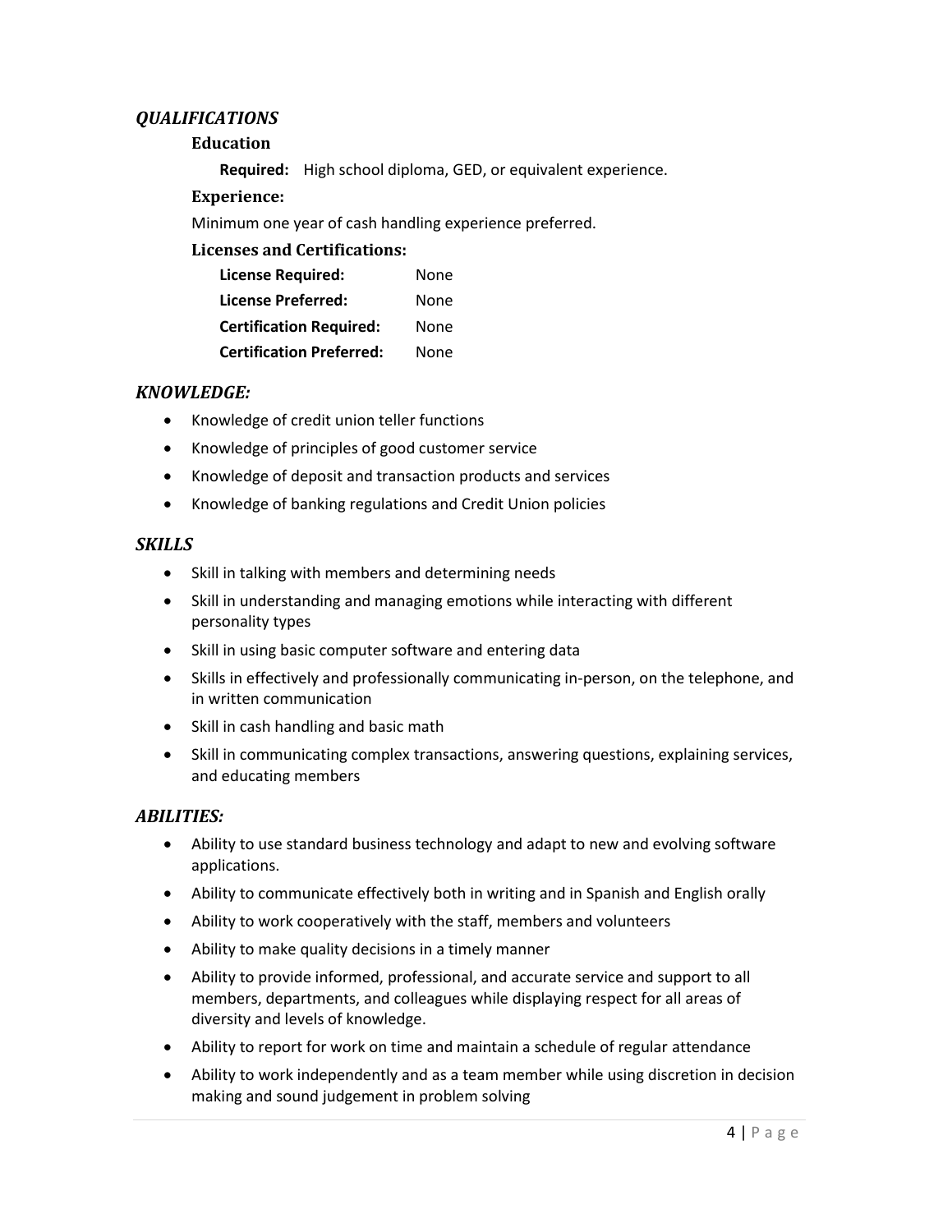- Ability to manage multiple projects and tasks simultaneously
- Ability to develop and maintain a high level of product and service knowledge
- Ability to initiate conversations with members, recognize/listen to requests and/or concerns, identify their needs, and help them resolve problems or cross sell applicable products and services
- Ability to apply knowledge acquired through job training and self-study of procedures and updates.

## *PHYSICAL ACTIVITIES AND REQUIREMENTS OF THIS POSITION*

The physical activities and work environment described here are representative of those that must be met/encountered by an employee to successfully perform the essential functions of the job. Reasonable accommodation will be made by the Credit Union to enable the employee to perform the essential functions.

#### **Work Environment**

The work environment is an office setting with moderate noise levels.

#### **Talking and Hearing:**

While performing the duties of this job, the employee is regularly required to talk or hear. Specifically the employee must be able to:

- Read, write, and communicate in English, in person and over the telephone
- Hear average or normal conversations and receive ordinary information
- Convey detailed or important instructions or ideas accurately to others
- Talk, hear and speak in front of groups of people

#### **Repetitive Motion:**

The employee frequently is required to stand, walk, sit, use hands, handle or feel. Movements frequently and regularly require using the wrists, hands, and/or fingers.

#### **Visual Abilities:**

Average, ordinary visual acuity is necessary to prepare or inspect documents or products or operate office equipment. Specific vision abilities required by this job include close vision and ability to adjust focus.

#### **Physical Strength:**

The employee is occasionally required to lift and/or move up to 30 lbs.

## *MENTAL ACTIVITIES AND REQUIREMENTS OF THIS POSITION*

#### *Reasoning Ability*

- Ability to apply logical or scientific thinking to defined problems, collect data, establish facts, and draw conclusions.
- Ability to make quality decisions in a timely manner.
- Ability to deal with very difficult concepts and complex variables.

#### **Mathematics Ability:**

• Ability to calculate figures and amounts such as discounts, interest. Percentage rates and commissions.